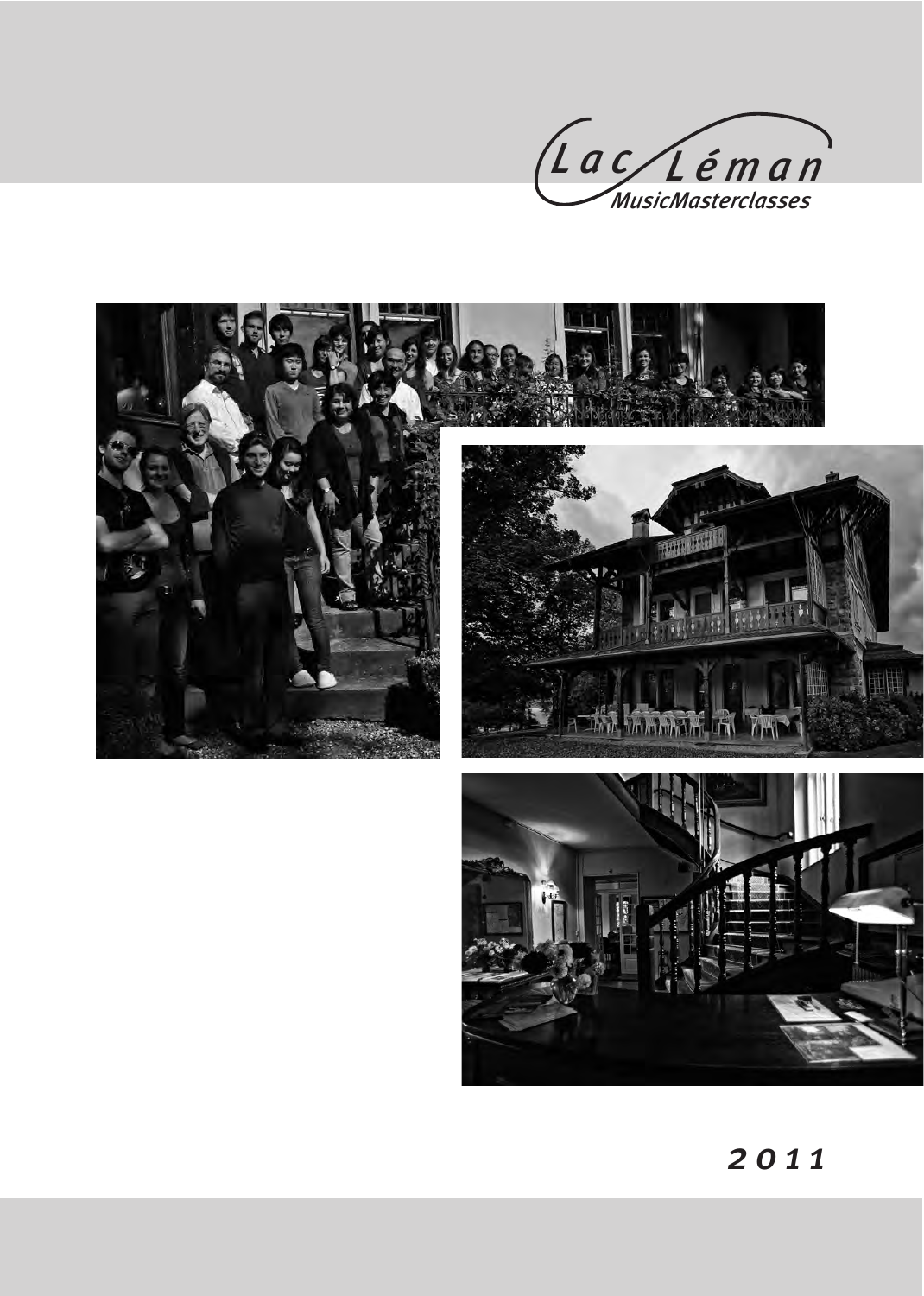#### *Lac Léman Music Masterclasses 2011*

In 2010, out of their passion for music and the aim of imparting their knowledge to the younger generation, world-renowned musicians, Mihaela Martin, Stephan Picard, Nobuko Imai and Frans Helmerson conceived of setting up a series of Masterclasses for the most talented up-and-coming musicians. The overwhelming success of the inaugural Lac Léman Music Masterclasses (LLMM) promises to be a harbinger of future such Masterclasses.

The idea behind the Masterclasses is to provide one-to-one tuition to young, gifted musicians who play the violin, the viola or the cello and who aspire to become internationally acclaimed artists in their discipline. The Masterclasses give them the opportunity to participate in an intensive week-long course, under the watchful eye and encouragement of the Music Masterclass teachers.







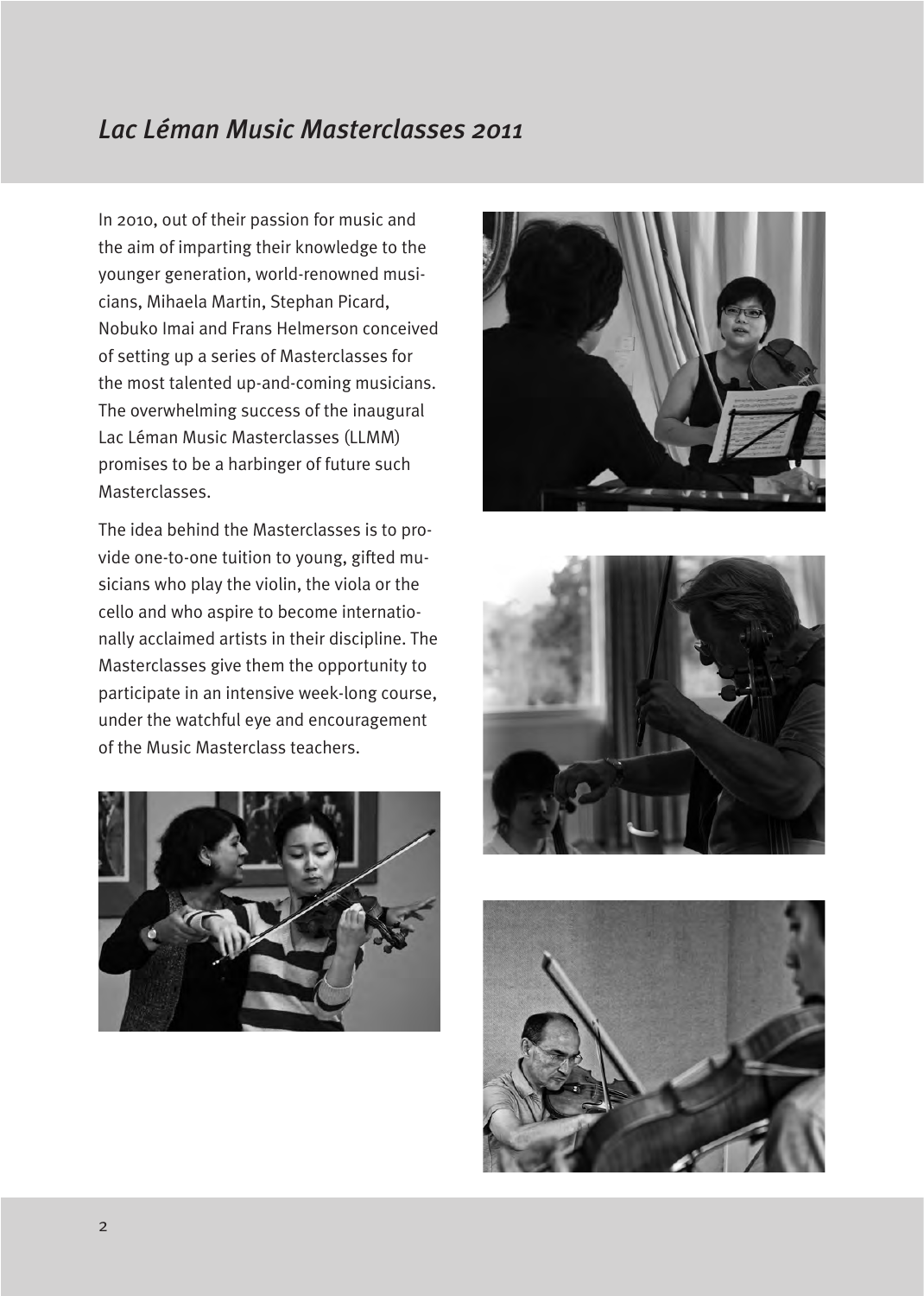## *The teachers*





Mihaela Martin (violin) Stephan Picard (violin)



Nobuko Imai (viola) and



Frans Helmerson (cello)

are all internationally acclaimed soloists and highly esteemed teachers who provide expert tuition in their chosen instruments. An *"irresistible desire to play together the greatest repertoire of all"* brought them together in 2002, when they formed the Michelangelo String Quartet.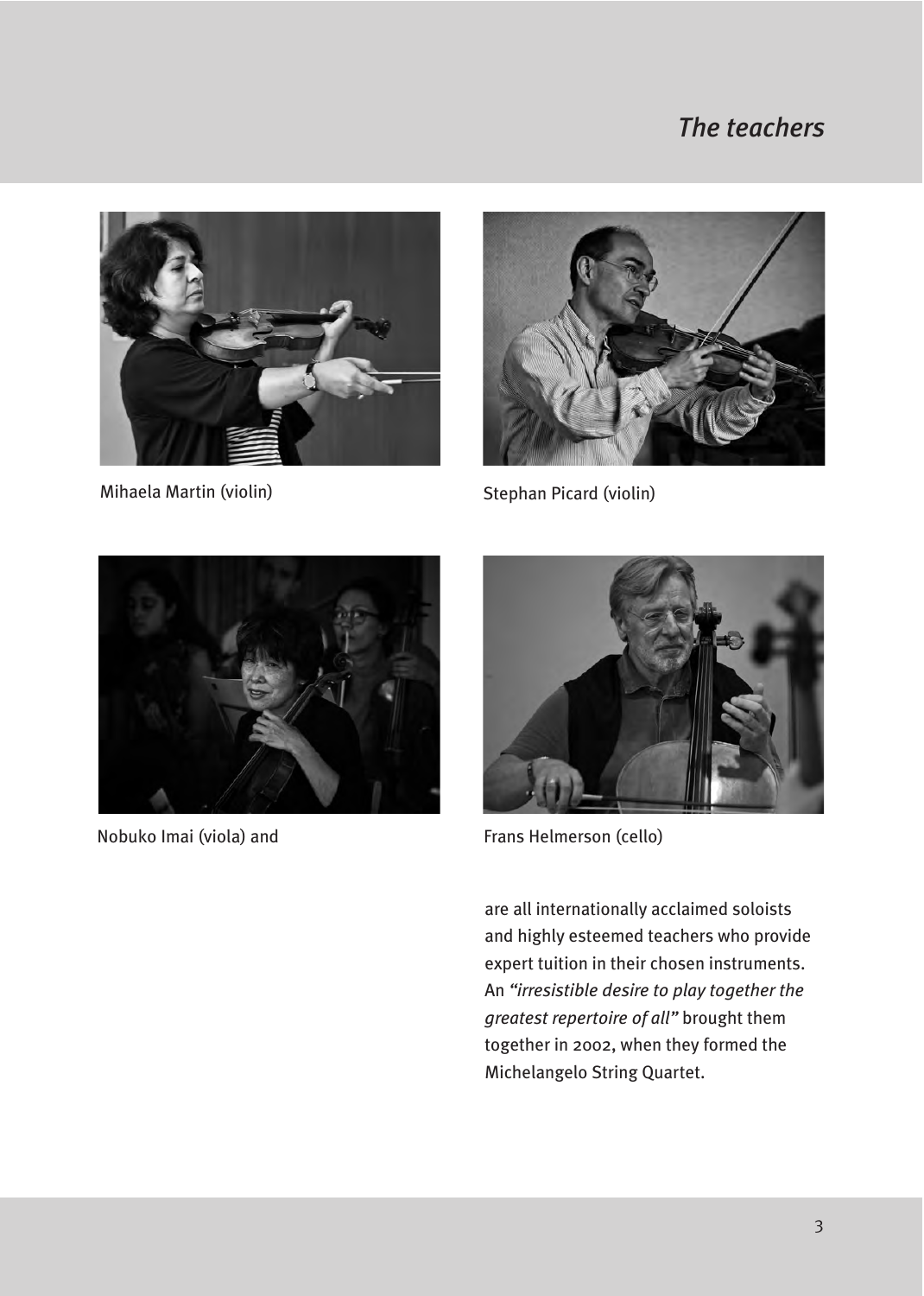#### *Lac Léman Music Masterclasses Association*

Lac Léman Music Masterclasses Association was formed in order to support the project conceived by the founders of the Masterclasses.

Its board comprises Professor Pierre Tercier, chairman of the board, Benoît Chappuis, managing partner of the law firm Lenz Staehelin and dean of the Geneva Bar, and Fabian von Schlabrendorff, of-counsel to the law firm Clifford Chance in Frankfurt am Main.



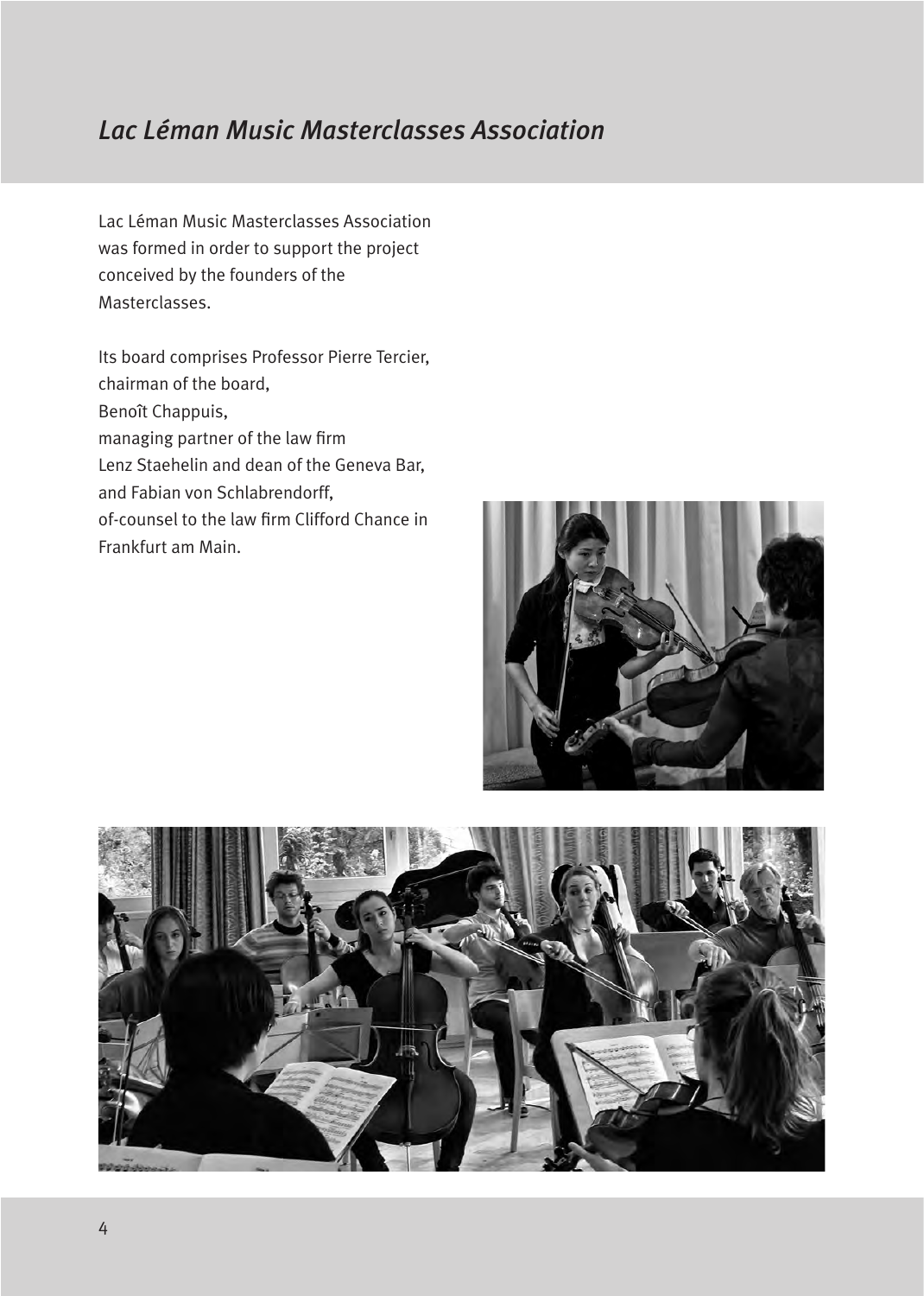#### *The concept behind the Lac Léman Music Masterclasses*

The fundamental concept of the LLMM is to provide exceptionally talented young string players the opportunity to meet and study together with a view to improving their instrumental skills, regardless of their nationality and financial status. Although the Masterclasses are open to the public, the carefully chosen location offers ideal conditions for the activities included in the programme. The compositions chosen as teaching materials by



the instrumentalists themselves range from solo pieces to chamber music pieces, and while the LLMM course provides for significant musical interaction between all participants, the course is not a string quartet course. The LLMM is designed to offer young musicians the opportunity to focus on developing their individual skills and to provide a setting to best enable solo performers to mature as musicians.





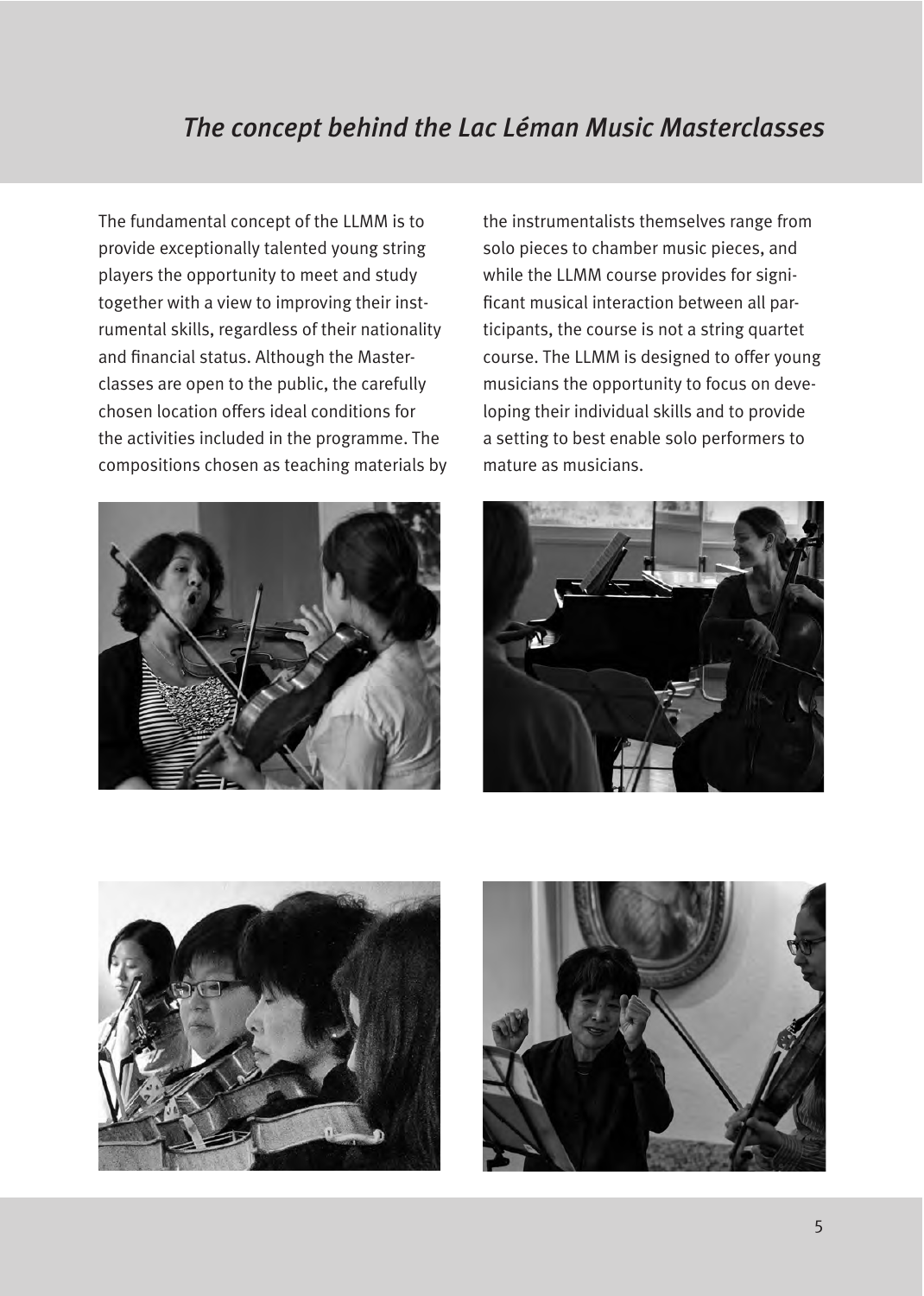## *The inaugural Lac Léman Music Masterclasses*

Conducted for the first time in 2011, the LLMM met with great enthusiasm by the students and audiences alike, and proved a resounding success.

The classes were conducted throughout the first week of October 2011 and culminated with a concert at the Conservatoire de Musique in Geneva, on 8 October 2011. The chosen venue was the Hindemith Music Center in Blonay, which offers an idyllic, peaceful, and intimate setting by Lake Léman providing an environment conducive to teaching and learning alike.

Despite the late announcement of the course, the four classes on offer (two violin classes, a viola class and a cello class) filled up rapidly with 31 students enrolling, with the selection process being conducted by the teachers themselves.

The participating students came from all over the world, including Japan, Ireland, Switzerland, Germany, France, Italy, the United States, South Korea, China, Great Britain and Spain, with ages ranging from 14 to 28 years. A scholarship programme (at least partially) covered the costs of some 10 students to participate in the course.





The atmosphere during the course was marked by great intensity and interaction between students and teachers. The photographs attached hereto capture some of the atmosphere.

Classes often started before 9:00am, lasting until late evening. In their spare time, the students practiced individually in the practice rooms at the Hindemith Center, and even in their rooms. Feedback from both participants and observers is encouraging. As one of the students notes: *"I had extremely high expectations to begin with, and they were exceeded"*.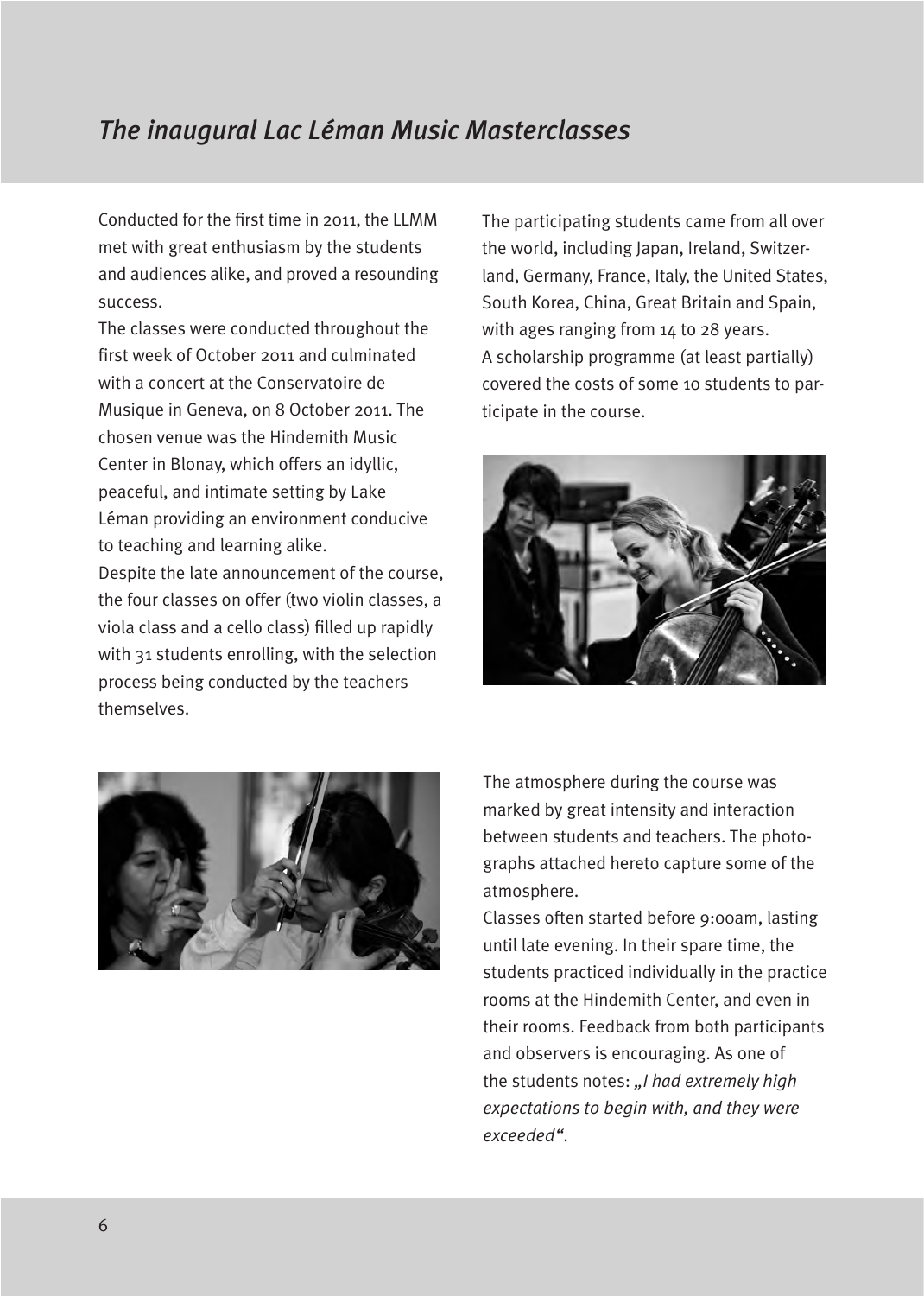# *The inaugural Lac Léman Music Masterclasses*

A significant portion of time of this year's Masterclasses was spent on the rehearsals for the concluding concert, entitled *"An open window to LLMM"*, which took place on 8 October in the concert hall of the Conservatoire de Genève. Each afternoon, virtually all students, supported by two double bass players, assembled to study "Verklärte Nacht" by Arnold Schoenberg. Their rehearsals were overseen by the four teachers, each teacher directing a section of instruments. At the concert in Geneva, the students played selected solo works by Schubert, Crumb, Saint-Saëns/ Ysaÿe and Brahms and the "Verklärte Nacht" was played by 35 instrumentalists without a conductor. The audience embraced the performances with extended, rousing applause.

It would be remiss if LLMM did not acknowledge the generosity of the 15 host families who so kindly provided accommodation for the LLMM students for the night following the concert, thus making the *"Open Window to the LLMM" possible*.